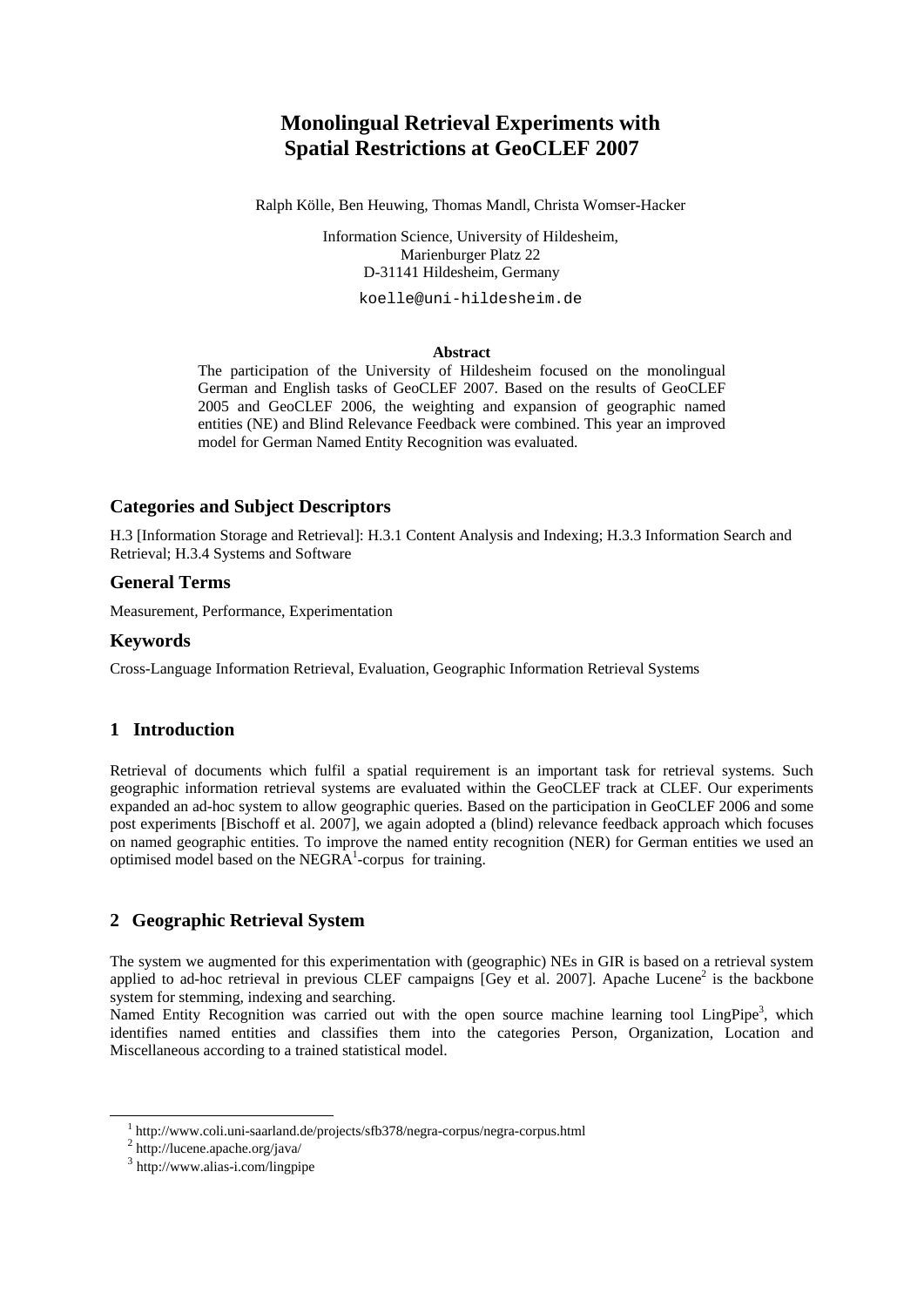## **3 Submitted Runs**

After experimentation with the GeoCLEF data of 2006 we submitted runs differing in parameters and query processing steps.

Run descriptions and results measured as Mean Average Precision (MAP) are shown in Table 1 for submitted monolingual runs and in Table 2 for the corresponding results with the training topics of 2006.

| Run         | Language | <b>Narr</b><br>ative | <b>BRF</b><br>(weight-docs-terms) | Geo-NE's<br>$(weight\text{-}docs\text{-}terms)$ | <b>MAP</b> |
|-------------|----------|----------------------|-----------------------------------|-------------------------------------------------|------------|
| HiMoDeBase  | German   |                      | $0.5 - 5 - 25$                    |                                                 | 0,2019     |
| HiMoDeNe2   | German   |                      | $0.2 - 5 - 25$                    | $0.2 - 30 - 40$ (nm)                            | 0,1953     |
| HiMoDeNe2Na | German   | X                    | $0.2 - 5 - 25$                    | $0.15 - 30 - 60$ (nm)                           | 0,2067     |
| HiMoDeNe3   | German   |                      | $0.2 - 5 - 25$                    | $1.0 - 10 - 4$ (nm)                             | 0,1795     |
| HiMoEnBase  | English  |                      | $0.5 - 5 - 25$                    |                                                 | 0.1405     |
| HiMoEnNe    | English  |                      | $0.2 - 5 - 25$                    | $0.5 - 5 - 20$                                  | 0.1535     |
| HiMoEnNaNe  | English  | X                    | $0.2 - 5 - 25$                    | $0.5 - 5 - 20$                                  | 0.1497     |
| HiMoEnNe2   | English  |                      | $0.2 - 5 - 25$                    | $2 - 10 - 3$                                    | 0,1268     |

**Table 1**. Results monolingual runs (nm = new NER-Model - om = old NER-Model)

**Table 2.** Results for training topics of monolingual runs (nm = new NER-Model - om = old NER-Model)

| Run         | Language | <b>Narr</b><br>ative | <b>BRF</b><br>$(weight\text{-}docs\text{-}terms)$ | Geo-NE's<br>(weight-docs-terms) | <b>MAP</b> |
|-------------|----------|----------------------|---------------------------------------------------|---------------------------------|------------|
| HiMoDeBase  | German   |                      | $0.5 - 5 - 25$                                    |                                 | 0.1722     |
| HiMoDeNe1   | German   |                      | $0.2 - 5 - 25$                                    | $0.2 - 30 - 40$ (om)            | 0.1811     |
| HiMoDeNe2   | German   |                      | $0.2 - 5 - 25$                                    | $0.2 - 30 - 40$ (nm)            | 0.1963     |
| HiMoDeNe2Na | German   | X                    | $0.2 - 5 - 25$                                    | $0.15 - 30 - 60$ (nm)           | 0.2013     |
| HiMoDeNe3   | German   |                      | $0.2 - 5 - 25$                                    | $1.0 - 10 - 4$ (nm)             | 0.1811     |
| HiMoEnBase  | English  |                      | $0.5 - 5 - 25$                                    |                                 | 0.1893     |
| HiMoEnNe    | English  |                      | $0.2 - 5 - 25$                                    | $0.5 - 5 - 20$                  | 0.1966     |
| HiMoEnNaNe  | English  | X                    | $0.2 - 5 - 25$                                    | $0.5 - 5 - 20$                  | 0.1946     |
| HiMoEnNe2   | English  |                      | $0.2 - 5 - 25$                                    | $2 - 10 - 3$                    | 0.1795     |

With the training topics of 2006 best results were made expanding the query with 40 geographic terms from the best 30 documents giving each a relative weight of 0.2 compared to the rest of the query (for German) and using 20 terms from top5 documents with a relative weight of 0.5 for English (Table 2). While in the case of the English topics this hold true for the submitted runs, for German topics the base run without NER performed best (Table 1).

The worse results for the English topics indicate more difficult topics (concerning our retrieval system) for 2007. With the German results remaining on almost the same level, the optimised NER-model for German seems to improve retrieval quality.

Summing up, we could not find a substantial positive impact of additional geographic information, but the effect of investment in optimizing the Geo-NE model seems to be positive.

# **5 Conclusion and Outlook**

Optimised Geo-NE models seem to have positive effect on retrieval quality for monolingual tasks. For future experiments, we intend to integrate geographic ontologies to expand entities with neighbouring places, villages and regions. Furthermore we will integrate Wikipedia as translation tool for Geo-NEs to participate in multilinual tasks of GeoCLEF in the future.